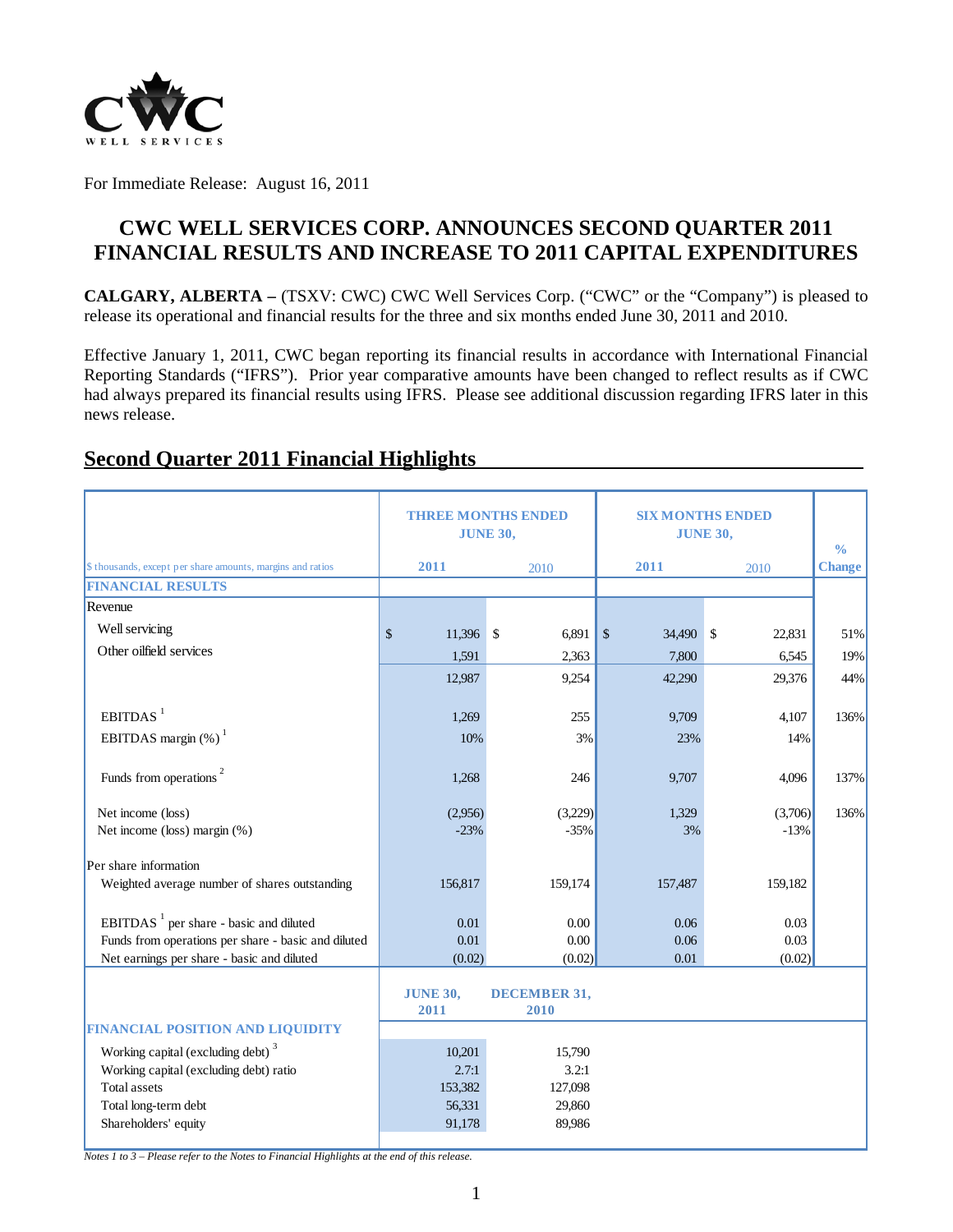## **Overview**

Revenue for the second quarter of 2011 increased 40% to \$13 million and EBITDAS was \$1.3 million, an increase of 398%, as compared to the same period in 2010. Higher overall activity levels and improved pricing has led to year over year improvements, particularly on our service rigs. Second quarter 2011 revenue and EBITDAS were lower than the first quarter of 2011 due to the seasonality of oilfield service activity in Canada known as "spring break-up" whereby heavy equipment is subject to road bans from late March to mid June of each year. This period was extended this year as a result of exceptionally wet weather conditions throughout the WCSB. Our customers have been indicating higher demand and confidence in the long-term sustainability of commodity prices, particularly oil, which is likely to lead to more normal activity levels once weather improves continuing the upward trend experienced in the last few quarters.

On June 15, 2011, the Company purchased all the assets and ongoing operations of Trinidad Well Services ("TWS") the service rig division of Trinidad Drilling Ltd ("Trinidad") for \$38 million. The assets acquired from Trinidad consisted of 22 fully crewed service rigs operating throughout Alberta, British Columbia, and Saskatchewan from operating bases in Grande Prairie, Red Deer and Lloydminster. The acquisition boosts CWC's service rig count to 63 active rigs and provides the Company with a new operating location in Lloydminster, Alberta. CWC is now the  $6<sup>th</sup>$  largest service rig provider in the WCSB.

To facilitate the purchase, CWC secured a new credit facility of \$69 million consisting of a committed revolving facility of \$40 million and a \$29 million committed term facility with a maturity date of April 30, 2014, both of which replaced prior credit facilities of the Company. Proceeds from the revolving facility will be used for acquisitions, capital expenditures, working capital and other general corporate purposes. Interest on the revolving facility is paid monthly with no scheduled principal repayments until April 30, 2014. Amounts borrowed under the revolving facility bear interest at the Company's option of the bank prime rate plus 1.25% to 2.75% or the banker's acceptance rate plus 2.25% to 3.75%, depending, in each case, on the ratio of debt to EBITDA. Of the available revolving facility, \$28 million has been used to pay for the acquisition of TWS with the balance paid from cash on hand. The term facility requires principal payments of \$500,000 per month plus interest through April 2012 at which time payments increase to \$750,000 per month plus interest until April 2013 and interest payments only during the final year with the balance due April 30, 2014. The term facility bears interest at 7.42%.

#### *Well Servicing*

CWC is the  $6<sup>th</sup>$  largest service rig provider in the WCSB, operating a modern fleet of 63 service rigs and 8 coil tubing units. Rig services include completions, workovers and abandonments with depth ratings from 1,500 to 5,000 metres. Our service rig fleet, with its leading edge technology, continues to stand out in an industry characterized by ageing equipment and infrastructure. During 2011, we acquired 22 service rigs in the TWS acquisition, and are currently constructing a slant rig expected for delivery in the third quarter. Our Class I, II and III coil tubing units have depth ratings from 1,500 to 4,000 metres and are well positioned for the changing demand of our customers for deeper depth capabilities. CWC is presently converting one coil tubing unit to a class III unit capable of depths of 4,000 meters and expects its return to the fleet in the third quarter.

Well Servicing division revenue increased by 65% to \$11.4 million from \$6.9 million in Q2 2010 due to increased service rig hours coupled with an improvement in hourly rates of approximately 12% as compared to Q2 2010. Year to date revenues increased by 51% to \$34.5 million from \$22.8 million. During the fourth quarter of 2010, rate increases were implemented reflecting greater industry activity and a return of more normal service inclusions. Given increased demand for industry services and higher operating costs, particularly for labour and fuel, we expect further rate increases will be implemented in the second half of fiscal 2011 to maintain margins and remain competitive in attracting quality personnel.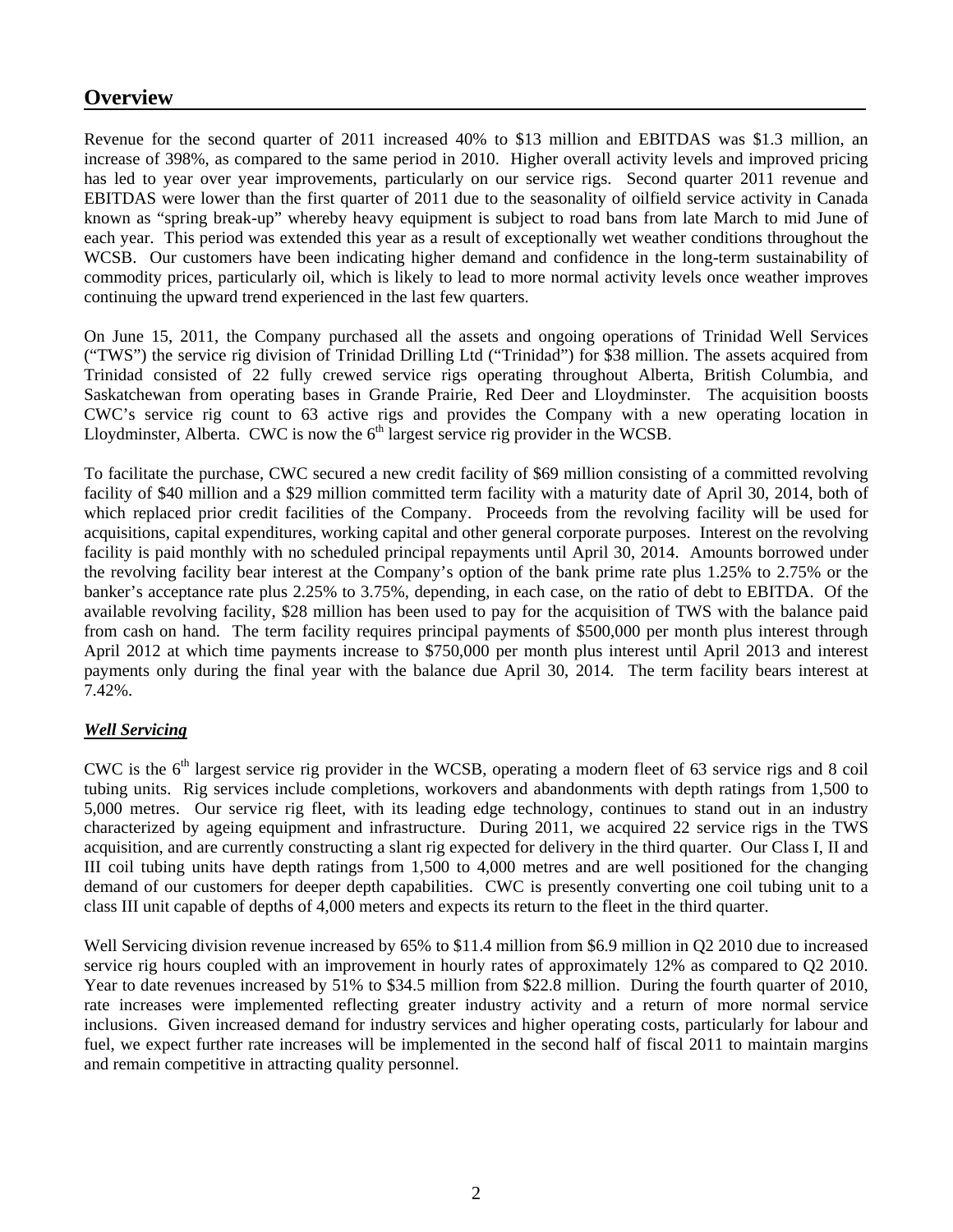

Total service rig hours increased 54% in Q2 2011 compared to Q2 2010. Utilization of our well service equipment continues to rise from the lows experienced in 2009 driven by increased spending on exploration and development on account of higher commodity prices and remains above industry averages. The acquisition of TWS from June 15, 2011 contributed positively to the increase in hours on a year over year basis.

#### *Other Oilfield Services*

CWC's Other Oilfield Services division provides a variety of services for the completion and production phases of oil and natural gas wells including 8 snubbing units, 14 nitrogen pumpers and bulkers, and 12 well testing units.

Other Oilfield Services division revenue decreased by 33% to \$1.6 million as compared to \$2.4 million in Q2 2010. Year to date revenues have increased by 19% to \$7.8 million from \$6.5 million. The decrease in Q2 2011 is the result of lower activity levels in snubbing and nitrogen as the concentration of these assets was significantly impacted by the unusually wet weather experienced in the spring. Further, we noted that some customers programs that were in place in the prior year period did not occur this year partially as a result of continued depressed natural gas prices. The increase year to date has been positively impacted by improved utilizations, particularly in Q1 2011, in all services including snubbing, nitrogen and well testing as well as price improvements. We expect that overall results will continue to improve on a year over year basis in the second half of 2011 driven from higher customer demand coming out of the wet spring conditions.

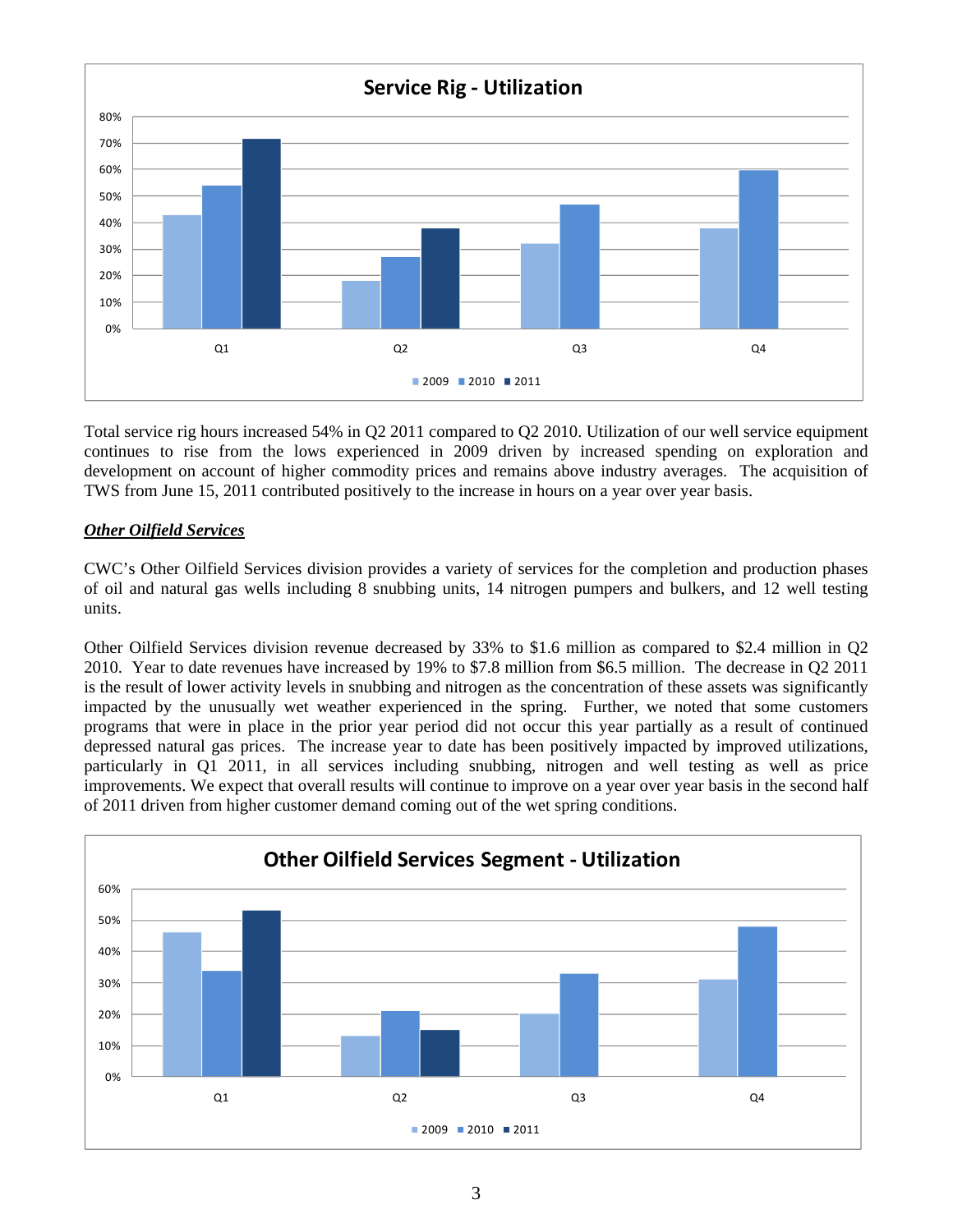Other Oilfield Services division utilization, as measured by CWC's internal methodology, experienced a decline in activity in Q2 2011 as compared to Q2 2010 impacted primarily by wet weather. As noted previously, this segment has been experiencing a positive impact from increased crude oil prices leading customers to increase spending and utilize CWC's full suite of equipment and services. We expect to see a continuing steady trend of improvement in 2011 from the lows experienced in 2009.

EBITDAS for the three months ended June 30, 2011 was \$1.3 million (10% of revenue) compared to \$0.3 million (3% of revenue) in Q2 2010, up \$1.0 million or 398%. Year to date EBITDAS has improved 136% to \$9.7 million. The service rigs acquired from TWS contributed \$0.2 million to this result in the short time since acquisition. The addition of these rigs is anticipated to provide significant benefits during the third and fourth quarters. The improvement in EBITDAS is a direct result of increased activity levels and utilization rates coupled with substantially improved pricing for nearly all services offered, and the impact of cost reduction initiatives. A large portion of our operating costs are variable in nature; shifting fixed costs to variable costs enables us to better manage profitability on a seasonal basis and as demand levels fluctuate by region and services offered. EBITDAS provides cash needed to grow our business through the purchase of new equipment or business acquisitions and reduce outstanding bank debt.

Net loss for Q2 2011 was (\$3.0) million compared to a loss of (\$3.2) million in Q2 2010; an improvement of \$0.2 million. Year to date, net income was \$1.3 million; a 136% increase over the net loss of (\$3.7) million reported for the first six months of 2010. The return to profitability is a direct result of the 44% increase in revenue in the first six months of 2011 over 2010. Management remains focused on driving higher levels of profitability through cost rationalization initiatives and a focused effort to grow revenues, capitalizing on its best in class fleet and high quality labour force.

# **Financial Position and Liquidity**

### *Working capital*

Working capital (excluding debt) at June 30, 2011 was \$10.2 million (June 30, 2010 - \$7.8. million). The working capital (excluding debt) ratio of 2.7:1 (June 30, 2010 – 3.1:1) indicates the Company's liquidity position continues to strengthen. If not for the acquisition of TWS closing late in the second quarter which utilized \$10 million of cash on hand, the working capital would have been considerably higher. Management considers the working capital ratio calculated excluding debt borrowings to be a metric that is comparable to its peers in the industry as the nature and structure of debt facility agreements can differ significantly amongst those in the industry.

#### *Long-term Debt and Credit Facility*

CWC secured a new credit facility of \$69 million consisting of a committed revolving facility of \$40 million and a \$29 million committed term facility with a maturity date of April 30, 2014, both of which replaced prior credit facilities of the Company. Proceeds from the revolving facility will be used for acquisitions, capital expenditures, working capital and other general corporate purposes. Interest on the revolving facility is paid monthly with no scheduled principal repayments until April 30, 2014. Amounts borrowed under the revolving facility bear interest at the Company's option of the bank prime rate plus 1.25% to 2.75% or the banker's acceptance rate plus 2.25% to 3.75%, depending, in each case, on the ratio of debt to EBITDA. Of the available revolving facility, \$28 million has been used to pay for the acquisition of TWS with the balance paid from cash on hand. The term facility requires principal payments of \$500,000 per month plus interest through April 2012 at which time payments increase to \$750,000 per month plus interest until April 2013 and interest payments only during the final year with the balance due April 30, 2014. The term facility bears interest at 7.42%. As of June 30, 2011, the Company was in compliance with the financial covenants under its credit facility and does not anticipate any restrictions in its ability to fund its ongoing operating, investing, or financing activities.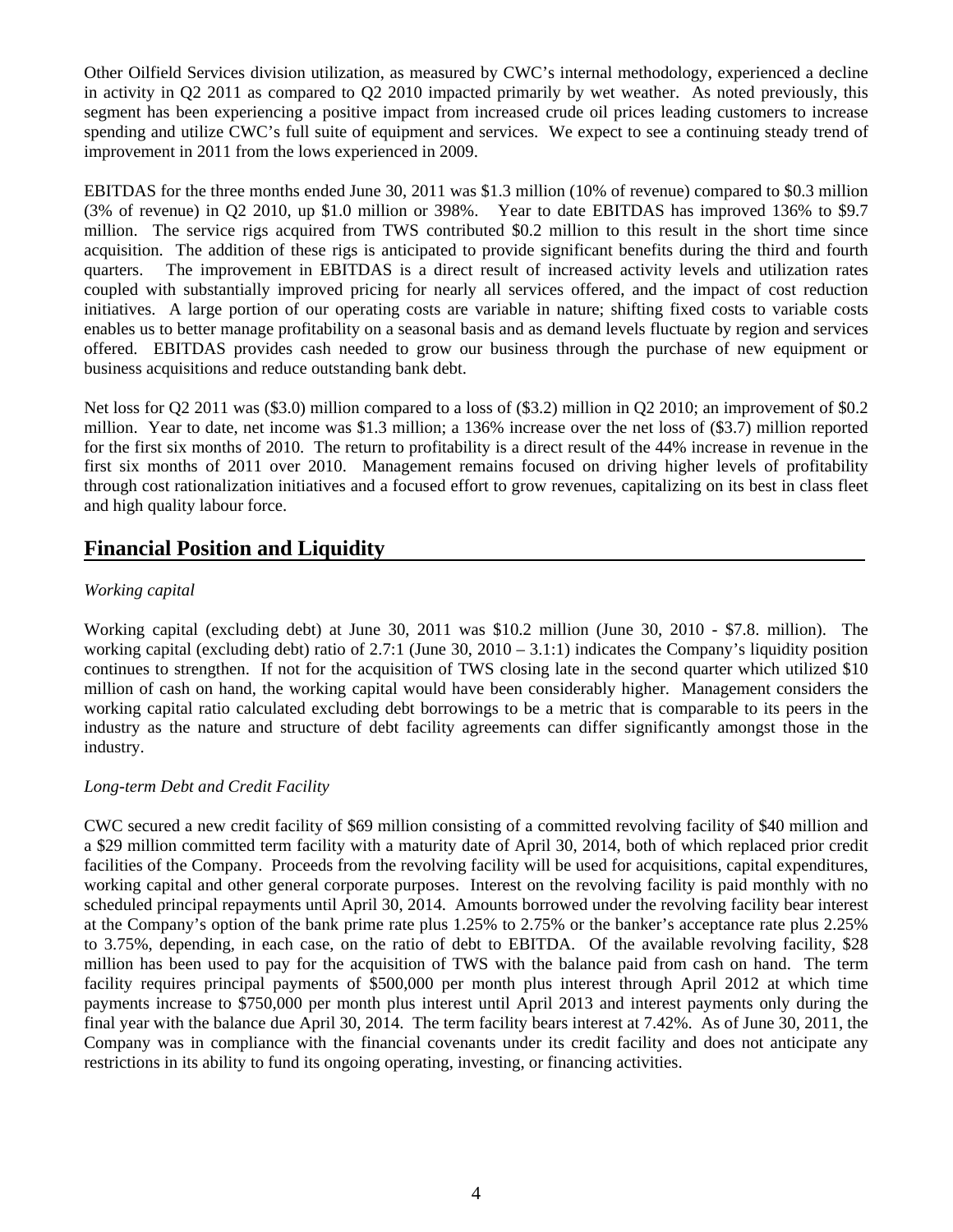#### *Capital expenditures*

Capital expenditures for Q2 2011 consisted principally of \$38 million for service rigs and related support equipment acquired from TWS. As a result of improved fundamentals in the oilfield services sector, management and the board of directors have increased the 2011 capital expenditure budget by approximately \$2.7 million which includes the conversion of a second coil tubing unit to be a 2 inch, Class III coil tubing unit capable of depths to 4,000 meters to address the increasing demand for this equipment, as well as some additional infrastructure support projects and equipment for well servicing.

# **Outlook**

The first half of 2011 reflected the strength of the Company's business with substantial year over year revenue and EBITDAS increases. Business fundamentals remain positive and we continue to see strong demand from customers in all of our operations. Oil prices continued to rise in the first half of 2011 and have only recently softened, albeit still at levels well in excess of a year ago, supporting continued investment in exploration and production activities.

Equipment utilization in our Well Servicing segment was strong through the first half of 2011. CWC is focusing its Well Servicing fleet on oil-related activities and has strategically expanded and relocated service rigs to its facilities in Grande Prairie, Alberta to service the Peace River Arch and the emerging Pekisko and Beaver Hill Lake plays at Judy Creek as well as Weyburn, Saskatchewan to service the Bakken play, and we expect to continue this trend through 2011. The Company is also well positioned to benefit from increased activity levels in the Cardium play through its operational head office in Red Deer, Alberta and the continued oil-related activity in the Viking play with its facilities in Provost, Alberta and heavy oil operations in the Lloydminster area. Oil wells are generally more service intensive than gas wells and require service rigs in many cases for these services. The acquisition of 22 service rigs from TWS has positioned the Company well to meet the shifting focus of our customers to oil and liquids-rich natural gas and take advantage of improved market conditions which we expect to continue for the balance of 2011.

CWC's core business is Well Servicing. We remain focused on what we do well and draw upon these strengths to provide best-in-class services to our customers. Supporting this core business is our Other Oilfield Service offerings of snubbing, nitrogen and well testing. We continue to evaluate opportunities to grow the Well Servicing division through a disciplined approach, requiring that the potential target meet our strict financial and operational criteria.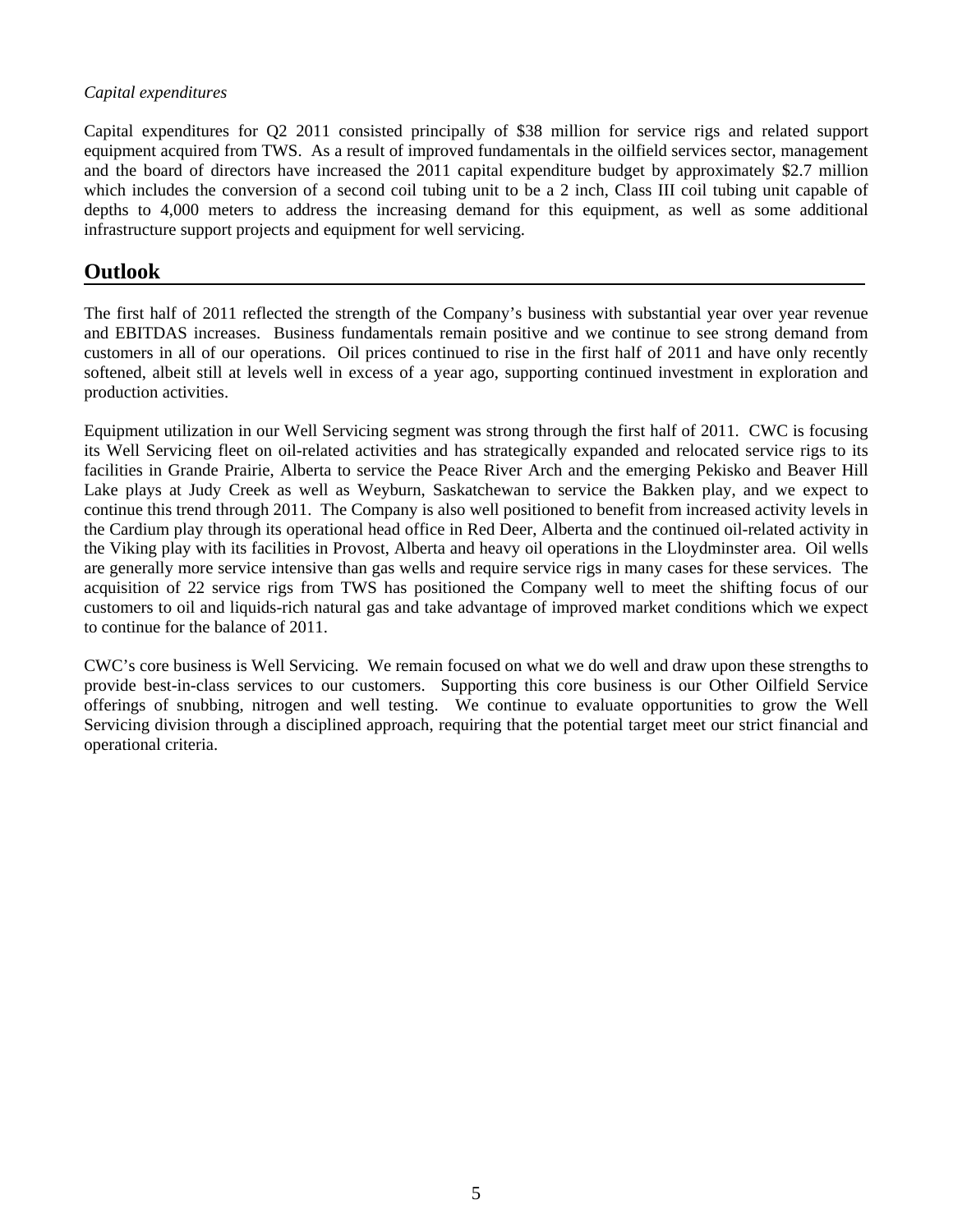# **Financial Measures Reconciliations**

|                                                 | <b>THREE MONTHS ENDED</b> |                     | <b>SIX MONTHS ENDED</b> |         |  |  |
|-------------------------------------------------|---------------------------|---------------------|-------------------------|---------|--|--|
|                                                 | <b>JUNE 30,</b>           |                     | <b>JUNE 30,</b>         |         |  |  |
| \$ thousands                                    | 2011                      | 2010                | 2011                    | 2010    |  |  |
| <b>NON-IFRS MEASURES</b>                        |                           |                     |                         |         |  |  |
|                                                 |                           |                     |                         |         |  |  |
| <b>EBITDAS:</b>                                 |                           |                     |                         |         |  |  |
| Net income (loss)                               | (2,956)                   | (3,229)             | 1,329                   | (3,706) |  |  |
| Add:                                            |                           |                     |                         |         |  |  |
| Depreciation                                    | 2,920                     | 2,651               | 6,279                   | 5,780   |  |  |
| Finance costs                                   | 938                       | 703                 | 1,585                   | 1,783   |  |  |
| Stock based compensation                        | 316                       | 239                 | 466                     | 366     |  |  |
| Loss (gain) on sale of equipment                | 41                        | (78)                | 35                      | (78)    |  |  |
| Unrealized loss (gain) on marketable securities | 10                        | (31)                | 15                      | (38)    |  |  |
|                                                 |                           |                     |                         |         |  |  |
| <b>EBITDAS</b>                                  | 1,269                     | 255                 | 9,709                   | 4,107   |  |  |
|                                                 |                           |                     |                         |         |  |  |
| Funds from (used in) operations:                |                           |                     |                         |         |  |  |
| Cash flows from (used in) operating activities  | 11,040                    | 6,893               | 15,929                  | 5,883   |  |  |
| Less:                                           |                           |                     |                         |         |  |  |
| Change in non-cash working capital              | 9,772                     | 6,647               | 6,222                   | 1,787   |  |  |
|                                                 |                           |                     |                         |         |  |  |
| Funds from (used in) operations:                | 1,268                     | 246                 | 9,707                   | 4,096   |  |  |
|                                                 |                           |                     |                         |         |  |  |
|                                                 | <b>JUNE 30,</b>           | <b>DECEMBER 31,</b> |                         |         |  |  |
|                                                 | 2011                      | 2010                |                         |         |  |  |
| $\beta$ Working capital (excluding debt):       |                           |                     |                         |         |  |  |
| <b>Current Assets</b>                           | 16,074                    | 23,042              |                         |         |  |  |
|                                                 |                           |                     |                         |         |  |  |
| Less: Current Liabilities                       | (12,741)                  | (11, 861)           |                         |         |  |  |
|                                                 |                           |                     |                         |         |  |  |
| Add: Current portion of long-term debt          | 6,868                     | 4,609               |                         |         |  |  |
|                                                 |                           |                     |                         |         |  |  |
| Working capital (excluding debt)                | 10,201                    | 15,790              |                         |         |  |  |

*Notes 1 to 3 – Please refer to the Notes to Financial Highlights at the end of this release.* 

# **Transition to International Financial Reporting Standards ("IFRS")**

As of January 1, 2011, CWC began reporting its financial statements under IFRS and future financial statements will be required to be prepared in compliance with IFRS as if CWC had always followed these standards. Certain first time adoption elections were made which impact the opening balance sheet amounts and those key first time elections are discussed in the 2010 annual Management's Discussion and Analysis. For the three month period ended June 30, 2011, CWC is required to prepare reconciliations from Canadian Generally Accepted Principles that existed up to December 31, 2010 to IFRS balances and to provide a greater amount of financial statement disclosures. Please refer to the financial statements for the three and six months ended June 30, 2011 filed on SEDAR.

# **About CWC Well Services Corp.**

CWC Well Services Corp. is a premier well servicing company operating in the Western Canadian Sedimentary Basin with a complementary suite of oilfield services including service rigs, coil tubing, snubbing, nitrogen and well testing. The Company's corporate office is located in Calgary, Alberta, with operational locations in Red Deer, Provost, Lloydminster, Brooks, Grande Prairie and Whitecourt, Alberta and Weyburn, Saskatchewan.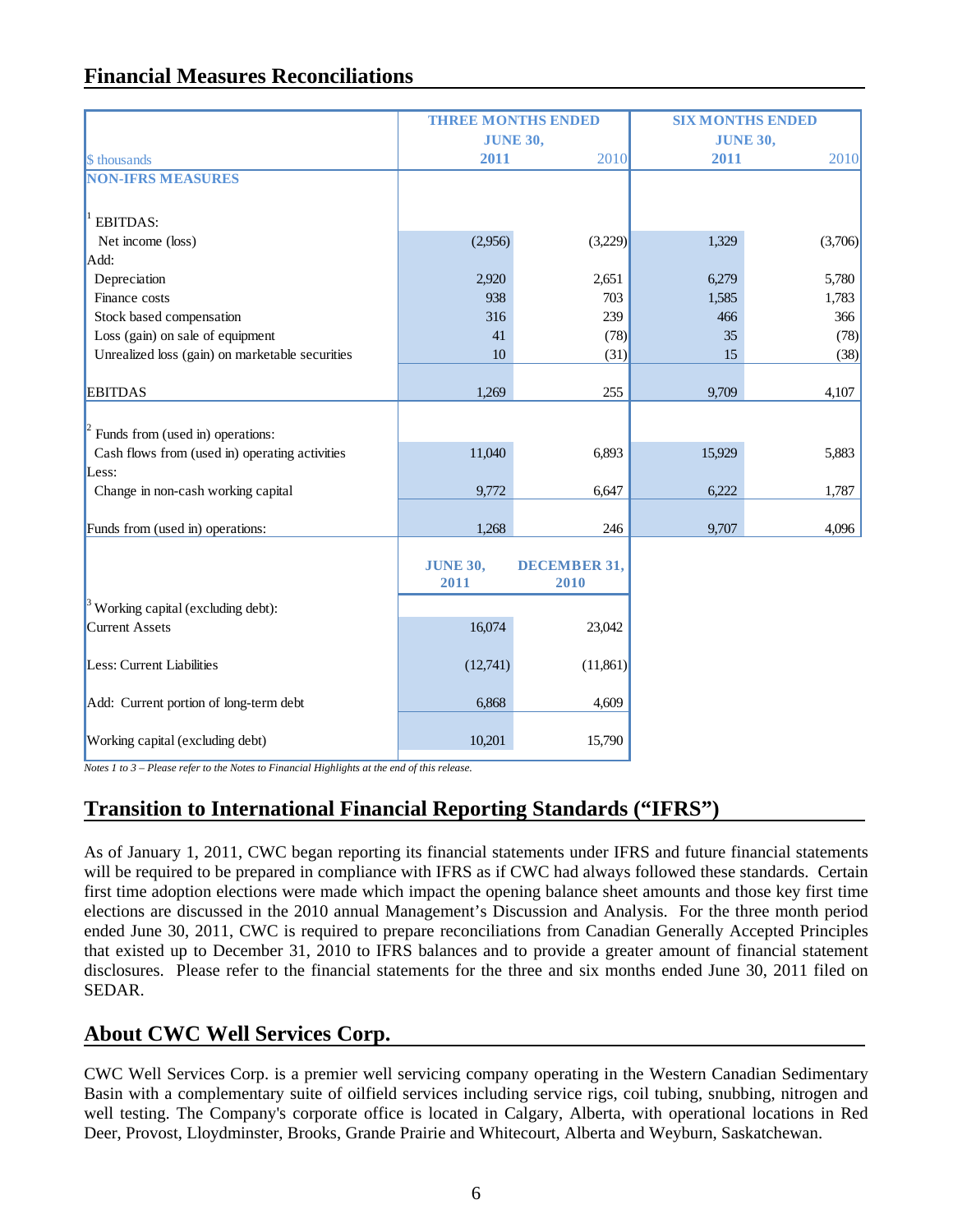# **Notes to Financial Highlights**

- 1. *EBITDAS (Earnings before interest, taxes, depreciation, amortization, gain/loss on disposal of asset, finance costs and stock based compensation) is not recognized measures under International Financial Reporting Standards (IFRS). Management believes that in addition to net earnings, EBITDAS is a useful supplemental measure as it provides an indication of the Company's ability to generate cash flow in order to fund working capital, service debt, pay current income taxes, and fund capital programs. Investors should be cautioned, however, that EBITDAS should not be construed as an alternative to net income (loss) and comprehensive income (loss) determined in accordance with IFRS as an indicator of the Company's performance. CWC's method of calculating EBITDAS may differ from other entities and accordingly, EBITDAS may not be comparable to measures used by other entities. For a reconciliation of EBITDAS to net income (loss) and comprehensive income (loss), please refer to the Management's Discussion and Analysis.*
- 2. *Funds from operations and funds from operations per share are not recognized measures under IFRS. Management believes that in addition to cash flow from operations, funds from operations is a useful supplemental measure as it provides an indication of the cash flow generated by the Company's principal business activities prior to consideration of changes in working capital. Investors should be cautioned, however, that funds from operations should not be construed as an alternative to cash flow from operations determined in accordance with IFRS as an indicator of the Company's performance. CWC's method of calculating funds from operations may differ from other*  entities and accordingly, funds from operations may not be comparable to measures used by other entities. Funds from operations is equal to cash flow from operations
- before changes in non-cash working capital items related to operations, interest and income taxes paid, financing costs, and income tax expense.<br>Working capital (excluding debt) is calculated based on current assets less c assist management and investors in assessing the Company's liquidity and its' ability to generated funds. Working capital (excluding debt) does not have any meaning *prescribed under IFRS and may not be comparable to similar measures provided by other companies.*

#### **For more information, please contact:**

**CWC Well Services Corp. 755, 255 - 5 Avenue SW Calgary, Alberta T2P 3G6 Telephone: (403) 264-2177 Email: info@cwcwellservices.com** 

#### **Duncan T. Au, CA, CFA Kevin Howell, CA President & Chief Executive Officer Chief Financial Officer**

*READER ADVISORY - Neither TSX Venture Exchange nor its Regulation Services Provider (as that term is defined in the policies of the TSX Venture Exchange) accepts responsibility for the adequacy or accuracy of this release.* 

*Certain statements contained in this press release, including statements which may contain such words as "could", "should", "believe", "expect", "will", and similar expressions and statements relating to matters that are not historical facts are forward-looking statements,*  including, but not limited to, statements as to: future capital expenditures, including the amount and nature thereof; revenue growth; equipment *additions; business strategy; expansion and growth of the Company's business and operations; service rig utilization rates, outlook for natural gas prices and general market conditions and other matters. Management has made certain assumptions and analyses which reflect their*  experiences and knowledge in the industry, including, without limitations, assumptions pertaining to well services demand as a result of *commodity prices. These assumptions and analyses are believed to be accurate and truthful at the time, but the Company cannot assure*  readers that actual results will be consistent with these forward-looking statements. However, whether actual results, performance or *achievements will conform to the Company's expectations and predictions is subject to known and unknown risks and uncertainties which could cause actual results to differ materially from the Company's expectations. All forward-looking statements made in the press release are qualified by these cautionary statements and there can be no assurance that the actual results or developments anticipated by the Company will be realized or, even if substantially realized, that they will have the expected outcomes to, or effects on, the Company or its business operations. The Company does not intend and does not assume any obligation to update these forward-looking statements, except as expressly required to do so pursuant to applicable securities laws. Any forward-looking statements made previously may be inaccurate now.*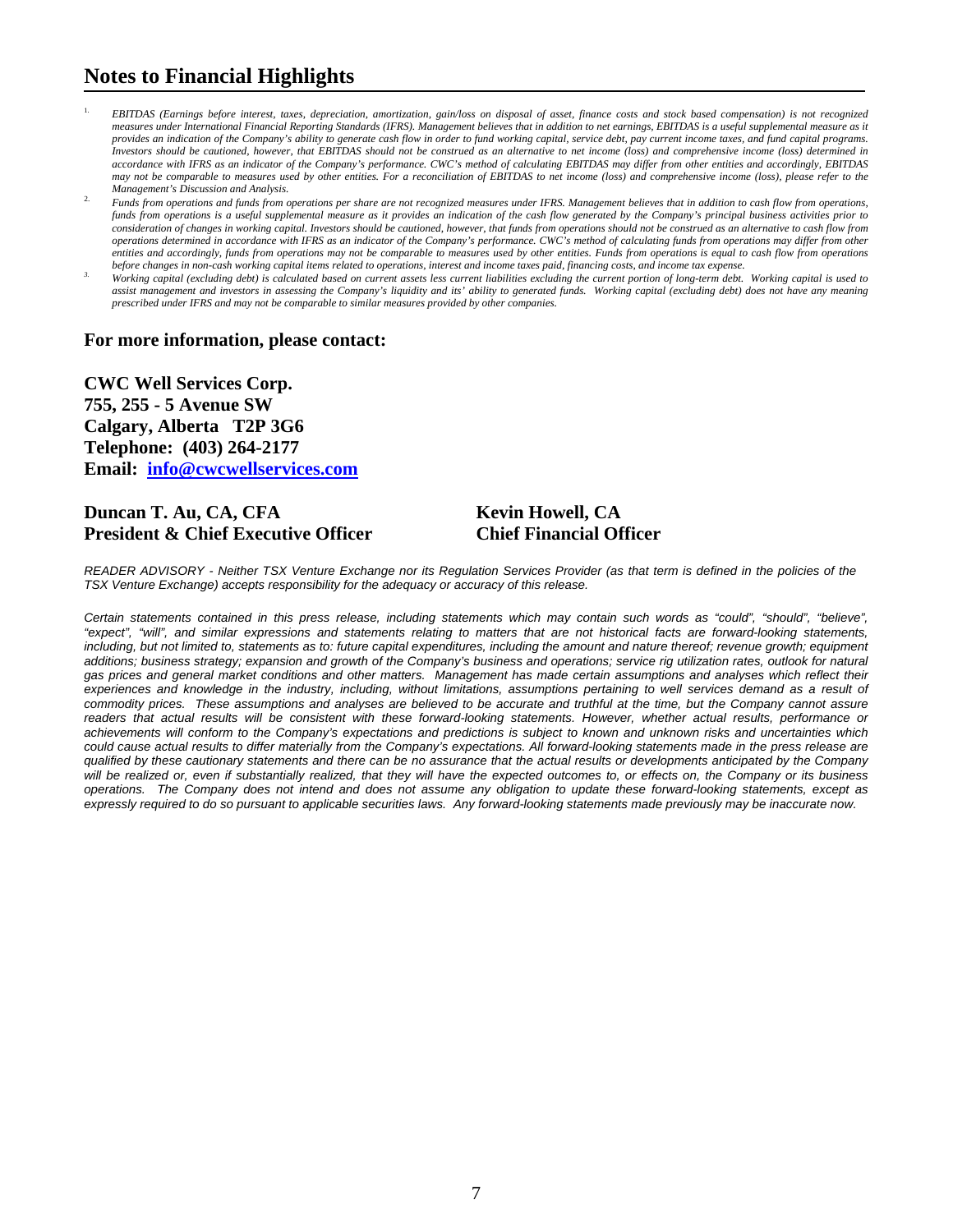## **STATEMENT OF FINANCIAL POSITION**

**CWC Well Services Corp.**

*As at June 30, 2011 and December 31, 2010 (unaudited)*

| in thousands of Canadian dollars            | Note           | June 30, 2011 |           | December 31, 2010 |           |  |
|---------------------------------------------|----------------|---------------|-----------|-------------------|-----------|--|
|                                             |                |               |           |                   |           |  |
| <b>ASSETS</b>                               |                |               |           |                   |           |  |
| <b>Current assets</b>                       |                |               |           |                   |           |  |
| Marketable securities                       |                | \$            | 52        | \$                | 67        |  |
| Accounts receivable                         |                |               | 13,047    |                   | 19,579    |  |
| Loans to employees                          |                |               |           |                   | 573       |  |
| Inventory                                   |                |               | 2,741     |                   | 2,638     |  |
| Prepaid expenses and deposits               |                |               | 234       |                   | 185       |  |
|                                             |                |               | 16,074    |                   | 23,042    |  |
|                                             |                |               |           |                   |           |  |
| <b>Property and equipment</b>               | 6              |               | 137,146   |                   | 103,773   |  |
| Loans to employees                          |                |               | 162       |                   | 283       |  |
|                                             |                | \$            | 153,382   | \$                | 127,098   |  |
| <b>LIABILITIES AND SHAREHOLDERS' EQUITY</b> |                |               |           |                   |           |  |
| <b>Current liabilities</b>                  |                |               |           |                   |           |  |
| Bank indebtedness                           | $\overline{7}$ | \$            | 425       | $\$$              | 1,379     |  |
| Accounts payable and accrued liabilities    |                |               | 5,448     |                   | 5,873     |  |
| Current portion of long-term debt           | 7              |               | 6,868     |                   | 4,609     |  |
|                                             |                |               | 12,741    |                   | 11,861    |  |
|                                             | $\overline{7}$ |               |           |                   |           |  |
| Long-term debt                              |                |               | 49,463    |                   | 25,251    |  |
|                                             |                |               | 62,204    |                   | 37,112    |  |
| <b>SHAREHOLDERS' EQUITY</b>                 |                |               |           |                   |           |  |
| Share capital                               | 8              |               | 109,382   |                   | 110,774   |  |
| Contributed surplus                         |                |               | 4,912     |                   | 3,657     |  |
| <b>Deficit</b>                              |                |               | (23, 116) |                   | (24, 445) |  |
|                                             |                |               | 91,178    |                   | 89,986    |  |
|                                             |                |               |           |                   |           |  |
|                                             |                | \$            | 153,382   | $\$$              | 127,098   |  |
|                                             |                |               |           |                   |           |  |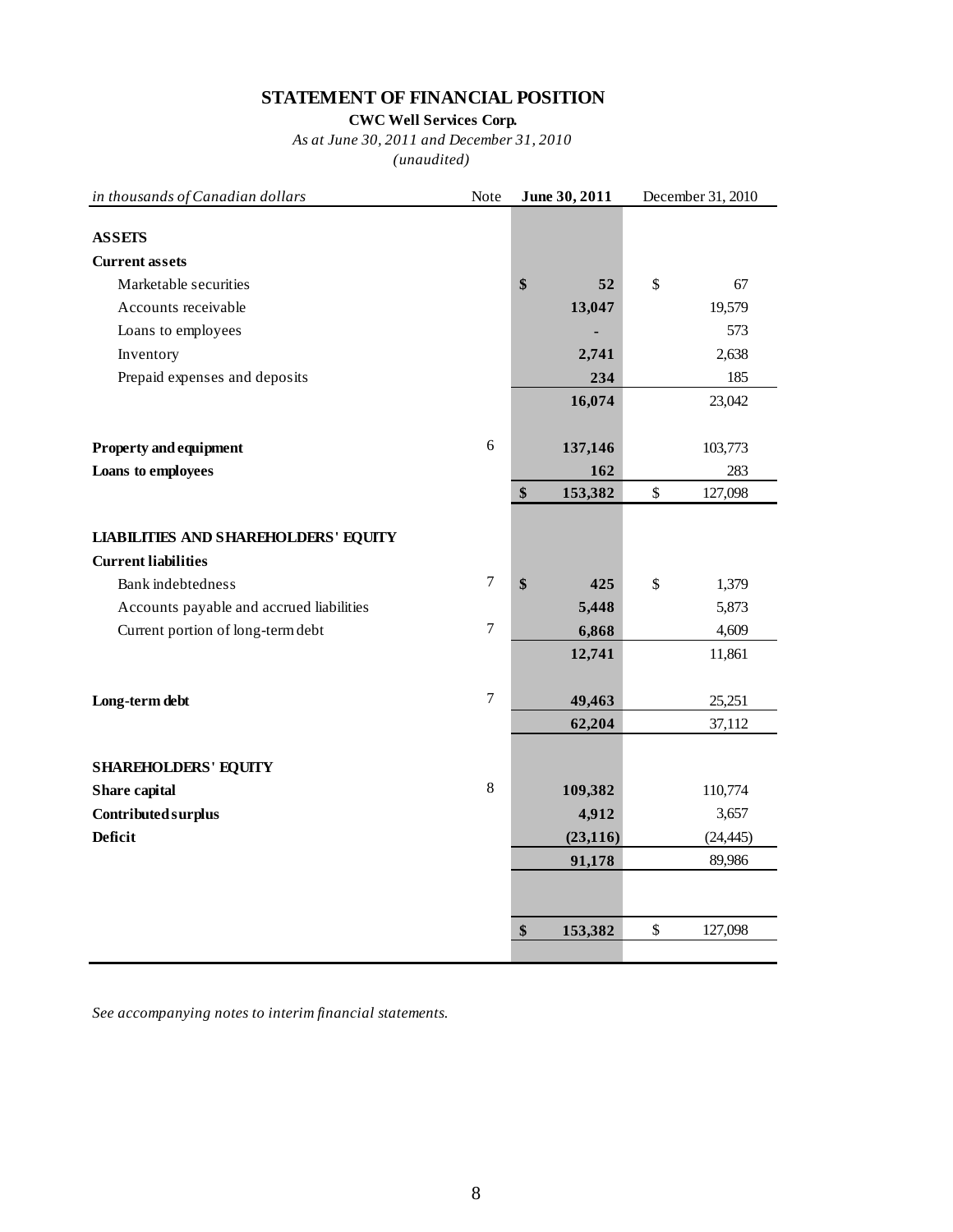#### **STATEMENT OF COMPREHENSIVE INCOME (LOSS)**

#### **CWC Well Services Corp.** *For the three and six months ended June 30, 2011 and 2010*

*(unaudited)*

|                                                   |      | Three Months Ended June 30, |         |      |         |      |        | Six Months Ended June 30, |         |
|---------------------------------------------------|------|-----------------------------|---------|------|---------|------|--------|---------------------------|---------|
| in thousands of Canadian dollars                  | Note |                             | 2011    | 2010 |         | 2011 |        | 2010                      |         |
| <b>REVENUE</b>                                    |      | \$                          | 12,987  | \$   | 9,254   | \$   | 42,290 | \$                        | 29,376  |
| <b>EXPENSES</b>                                   |      |                             |         |      |         |      |        |                           |         |
| Direct operating expenses                         | 11   |                             | 9,205   |      | 6,412   |      | 26,863 |                           | 19,539  |
| Selling and administrative expenses               | 12   |                             | 2,513   |      | 2,587   |      | 5,718  |                           | 5,730   |
| Stock based compensation                          |      |                             | 316     |      | 239     |      | 466    |                           | 366     |
| Finance costs                                     | 13   |                             | 938     |      | 703     |      | 1,585  |                           | 1,783   |
| Depreciation                                      |      |                             | 2,920   |      | 2,651   |      | 6,279  |                           | 5,780   |
| Loss (gain) on disposal of equipment              |      |                             | 41      |      | (78)    |      | 35     |                           | (78)    |
| Unrealized loss (gain) on marketable securities   |      |                             | 10      |      | (31)    |      | 15     |                           | (38)    |
|                                                   |      |                             | 15,943  |      | 12,483  |      | 40,961 |                           | 33,082  |
| NET INCOME (LOSS) AND COMPREHENSIVE INCOME (LOSS) |      |                             | (2,956) |      | (3,229) |      | 1,329  |                           | (3,706) |
| NET INCOME (LOSS) PER SHARE                       |      |                             |         |      |         |      |        |                           |         |
| Basic and diluted earnings (loss) per share       | 9    | \$                          | (0.02)  | S    | (0.02)  | S    | 0.01   | \$                        | (0.02)  |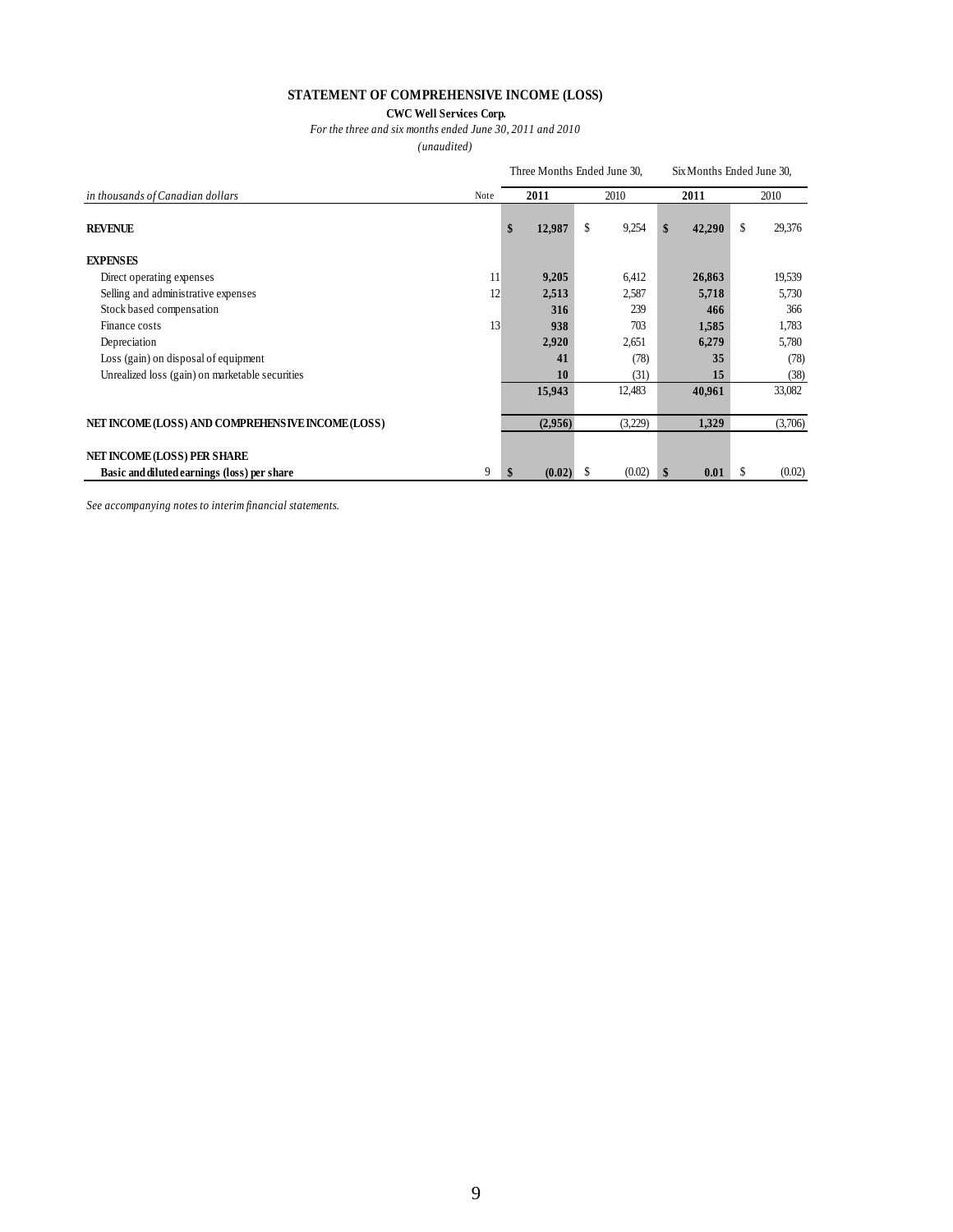#### **STATEMENT OF CHANGES IN EQUITY**

#### **CWC Well Services Corp.**

*For the six months ended June 30, 2011 and 2010*

*(unaudited)*

|                                                       |             |   |                      |    | Contributed |    |           |    |                     |
|-------------------------------------------------------|-------------|---|----------------------|----|-------------|----|-----------|----|---------------------|
| in thousands of Canadian dollars                      | <b>Note</b> |   | <b>Share Capital</b> |    | surplus     |    | Deficit   |    | <b>Total Equity</b> |
| Balance at January 1, 2010                            |             | S | 111.080              | \$ | 2.960       | \$ | (21,671)  | \$ | 92,369              |
| Comprehensive loss for the period                     |             |   |                      |    | -           |    | (3,706)   |    | (3,706)             |
| Transactions with owners, recorded directly in equity |             |   |                      |    |             |    |           |    |                     |
| Stock based compensation                              |             |   | -                    |    | 366         |    |           |    | 366                 |
| Shares redeemed                                       |             |   | (307)                |    | 196         |    |           |    | (111)               |
| Balance at June 30, 2010                              |             |   | 110,773              | J  | 3.522       | \$ | (25, 377) |    | 88,918              |

| Balance at January 1, 2011                            | \$ | 110,774 | \$<br>3,657 | \$<br>(24, 445) | \$<br>89,986 |
|-------------------------------------------------------|----|---------|-------------|-----------------|--------------|
| Comprehensive income for the period                   |    |         |             | 1,329           | 1,329        |
| Transactions with owners, recorded directly in equity |    |         |             |                 |              |
| Stock based compensation                              |    |         | 466         |                 | 466          |
| Shares issued                                         | 8  | 23      | (9)         |                 | 14           |
| Shares redeemed                                       | 8  | (1,415) | 798         |                 | (617)        |
| Balance at June 30, 2011                              | \$ | 109,382 | 4,912       | (23, 116)       | 91,178       |